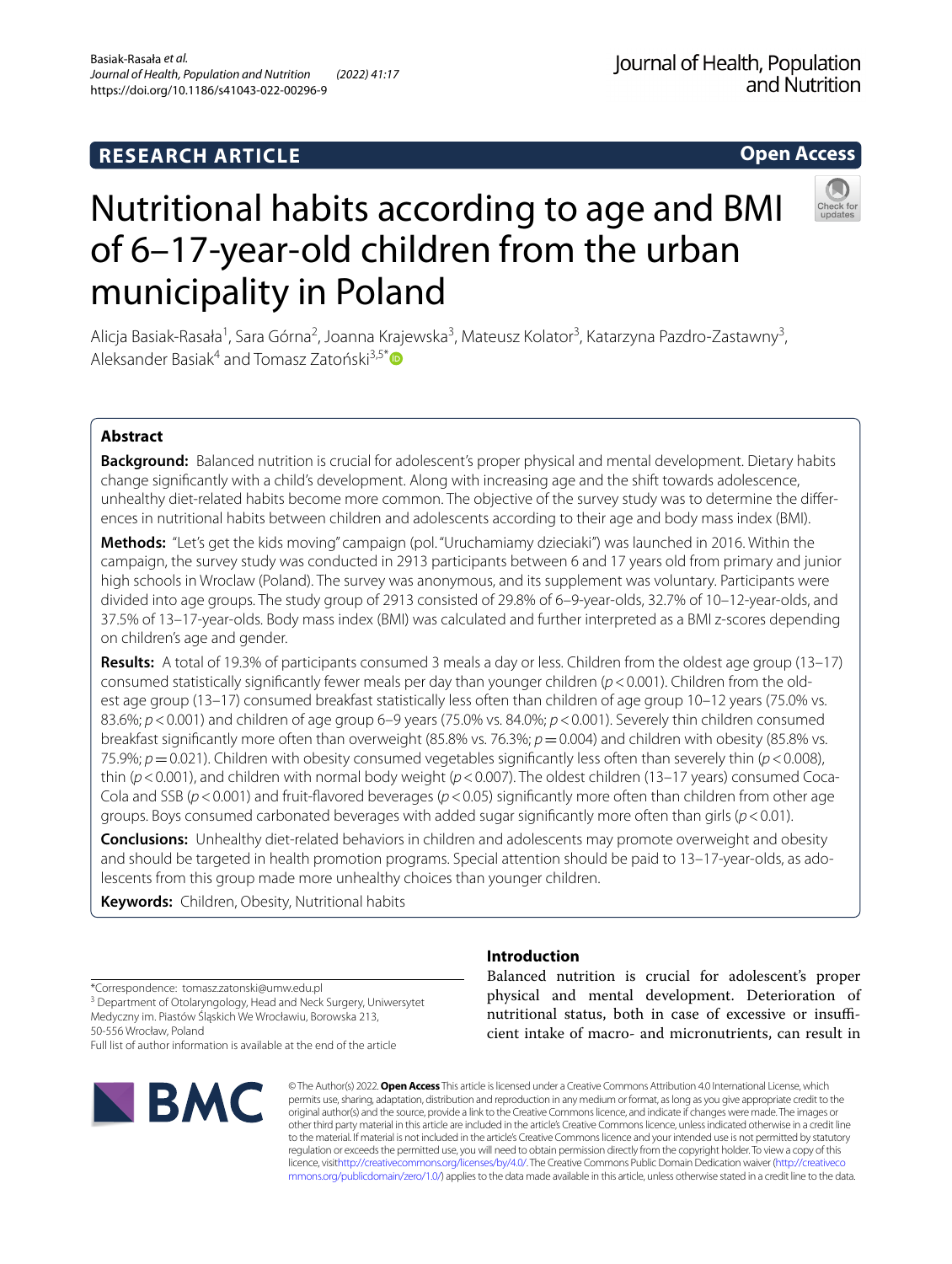severe health consequences. Nowadays, the prevalence of overweight and obesity is alarmingly increasing in children and adolescents, increasing the risk of noncommunicable diseases in adulthood and, as a result, premature death [\[1](#page-9-0)]. It is estimated that 57.3% of children with obesity between the age of 2 and 19 in 2016 will continue to be obese at the age of 35 years [\[2](#page-9-1)]. Moreover, approximately 81% of adolescents globally do not achieve the recommended 60 min of physical activity per day [[3](#page-9-2)]. Overweight and obesity result from exposure to the composition of genetic, environmental, biological, and behavioral risk factors  $[4, 5]$  $[4, 5]$  $[4, 5]$ . It is believed that genetic factors are responsible for less than 5% of cases of childhood obesity  $[6]$  $[6]$ . The high prevalence of overweight and obesity can be attributed mostly to modifable risk factors. Both low physical activity and improper nutrition can contribute to excess body weight. According to data from Health Behavior in School-Aged Children Study (HBSC) conducted in 2009–2010, 36% of boys and 23% of girls among 11-year-olds; 28% of boys and 16% of girls among 13-year-olds; and 20% of boys and 12% of girls among 15-year-olds in Poland were overweight [\[7](#page-9-6)]. According to observations in the HBSC study in Poland, the prevalence of obesity in 11–15 year-olds increased signifcantly over time from 2002 to 2014 in both genders [\[8](#page-9-7)]. Recently published polish nutritional guidelines for children and adolescents changed the recommendations regarding consumption of some of the food groups [[9\]](#page-9-8). Major change concerned vegetables and fruit, which were placed at the base of the nutritional pyramid, below whole-grain cereals, which were initially there, which means that vegetables and fruit should be consumed in the largest amount and added to every meal. Developing healthy eating habits is one of the many preventive measures that can be undertaken to decrease the risk of the development of noncommunicable diseases in adulthood.

Considering the aforementioned alarming tendencies, children and adolescents are candidates for primary prevention programs, hence, launching the "Let's get the kids moving" campaign (pol. "Uruchamiamy dzieciaki"). Initially, the campaign targeted physical education teachers, parents, and coaches to increase their knowledge on the prevalence of overweight, overweight-related health problems, balanced nutrition, and prevention of obesity among adolescents. The program aimed also to conduct a survey study to diagnose nutritional habits, level of physical ftness, leisure time activities, general health status, and condition of the musculoskeletal system of students from primary and junior high schools in Wroclaw (Poland). There are several physical activity-oriented campaigns currently conducted in Poland. The programs such as "Athletics for all" [[10](#page-9-9)], "School sports club" [\[11](#page-9-10)], "Keep fit!"  $[12]$  $[12]$  $[12]$  aimed to provide regular athletics training in children and adolescents in Poland. Although improving awareness about the basics of healthy nutrition in participants was usually a secondary aim in such projects, the nutritional habits of participants were rarely investigated within the programs [\[12\]](#page-9-11). To date, several local and nationwide studies conducted in Poland focused on nutritional habits and frequency of consumption of food groups in children and adolescents [[7,](#page-9-6) [13](#page-9-12)[–21\]](#page-9-13).

The objective of the study was the assessment of nutritional habits of children and adolescents from primary and junior high schools in Wroclaw, Poland, and to determine whether the correlation exists between the nutritional habits in children according to their age and body mass index (BMI).

#### **Methods**

"Let's get the kids moving" campaign (pol. "Uruchamiamy dzieciaki") was launched in 2016 and created and organized by the employees of Wroclaw Medical University, University Clinical Hospital in Wroclaw and "Run for Health" Foundation (pol. "Biegaj dla Zdrowia"). Wrocław is a large city of 640 000 inhabitants in Lower Silesia, Poland. The project design was described in detail by Pazdro-Zastawny et al.  $[22]$  $[22]$ . The main aim of the overall project was to increase physical activity and prevent overweight and obesity in children and adolescents. A total of 34 primary and junior high schools in Wrocław were recruited. The campaign was primarily addressed to teachers, parents, and trainers to support school environments and families by improving the knowledge of a healthy lifestyle. A series of lectures on healthy lifestyle and health-related topics were organized. The project included also conducting 12-min Cooper's test for children in every participating school [[22\]](#page-9-14). Additionally, a survey study was conducted. Questionnaires were distributed to primary and junior high schools in Wroclaw and handed out to parents/guardians during periodic school meetings. We observed a response rate of 29%. A total of 3344 questionnaires completed by parents/ guardians of children aged between 6 and 17 years were returned. We excluded 431 surveys from hereby analysis due to incomplete data. A total of 2913 complete surveys were analyzed.

The original questionnaire used was developed especially for this study, but it was not validated. The survey was anonymous, and its supplement was voluntary. The questionnaire consisted of three sections regarding 1) physical activity; 2) nutritional habits; and 3) health status. Questionnaires were distributed to schools' coordinators and handed out to parents during periodic school meetings. Hereby manuscript analyzed the data from the second part of the questionnaire concerning nutritional habits.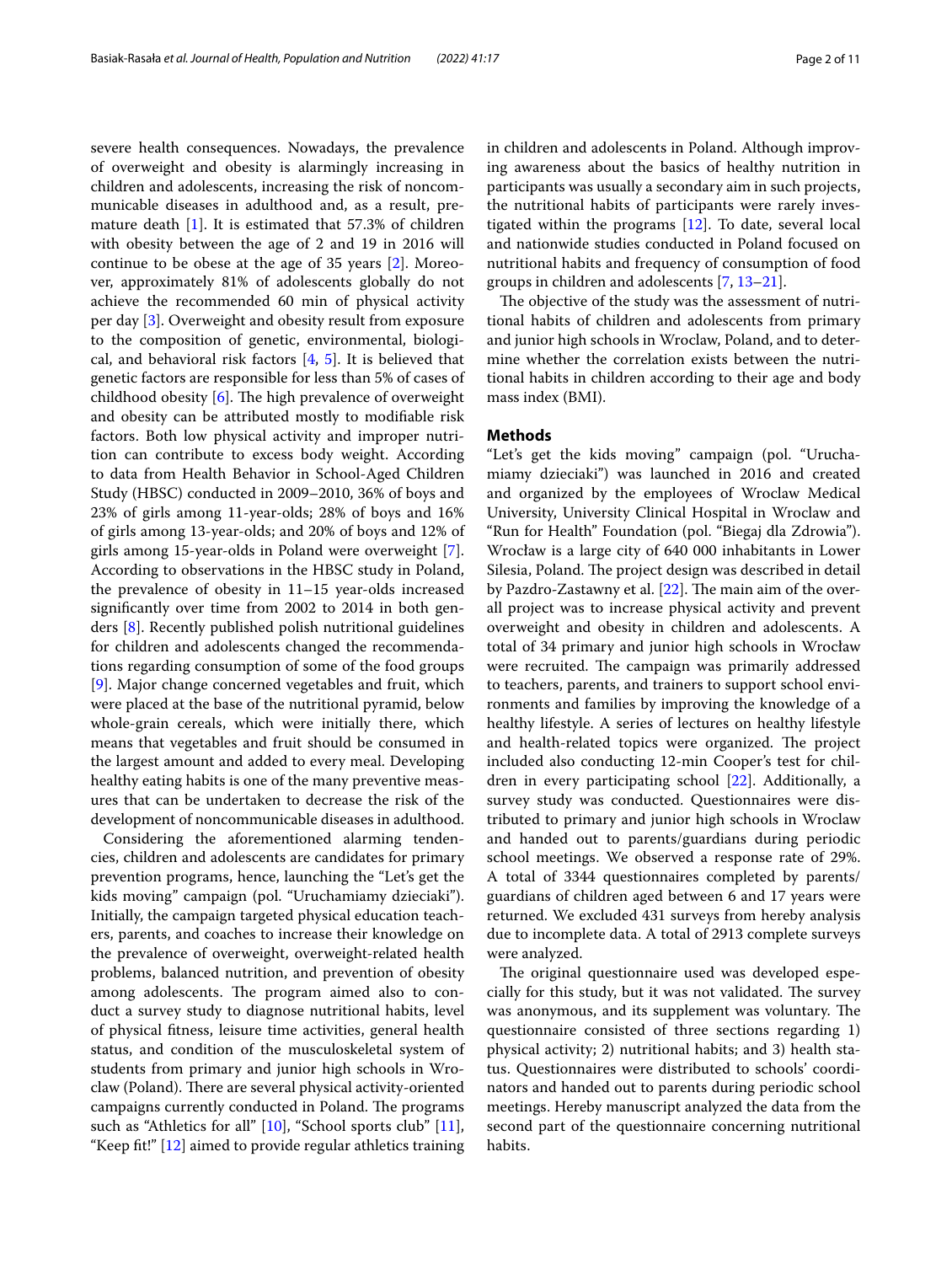Part of the survey regarding nutritional habits consisted of 8 questions, concerning the number of meals, consumption of snacks and frst breakfast, consumption of meals outside home or school, and following any specifc diet (e.g., gluten-free, reducing diet). Moreover, participants were asked to assess how often were they consuming 18 following groups of products: (1) vegetables; (2) fruit; (3) potatoes; (4) milk and dairy products; (5) whole-grain cereal products, like rye bread or groats; (6) refned-grain cereal products, like wheat bread and white rice;  $(7)$  fish;  $(8)$  poultry;  $(9)$  red meat;  $(10)$  charcuterie including sausages; (11) eggs; (12) sweets; (13) salty snacks including crisps; (14) Coca-Cola or other sugar-sweetened beverages; (15) fruit juices; (16) fruitflavored non-carbonated beverages including flavored mineral waters; (17) mineral water; (18) fast-food dishes. Participants could have chosen the following frequencies: (1) never; (2)  $1-2$  times a month; (3)  $1-2$  times a week; (4) 3–4 times a week; (5) 5–6 times a week; (6) every day, once a day; (7) every day, several times a day.

For analysis, participants were divided into three age groups: 6–9 years old, 10–12 years old, and 13–17 years old. Based on the weight and height of participants reported by their parents/legal guardians, body mass index (BMI) was calculated and further interpreted as BMI z-scores depending on children's age and gender. We have interpreted cutoffs in z-scores according to the World Health Organization (WHO) recommendations  $(obsity>+2SD; overweight>+1SD<; -2SD \leq nor-$ mal body weight  $\leq +1$ ; thinness < -2SD >; severe thinness<-2SD) [\[23](#page-9-15), [24\]](#page-9-16).

Statistical analysis was performed using the Statistica software version 13.1. PL (StatSoft, Inc., USA). Normal distribution was verifed by the Kolmogorov–Smirnov test. The results between the groups were compared using nonparametric Kruskal–Wallis test and Chi-squared test. For all analyses, the statistical signifcance was set at  $p=0.05$ . The study was approved by the Wroclaw Medical University Ethics Committee (No. 738/2018).

## **Results**

A total of 2913 eligible surveys were included in the analysis. The study group consisted of 48.7% girls and 51.3% boys. The survey was completed mostly by mothers  $(82.6\%)$ . The majority  $(92.3\%)$  of participants lived in Wroclaw. The study population consisted of 29.8% of 6–9 year-olds, 32.7% of 10–12 year-olds, and 37.5% of 13–17-year-olds. According to BMI, 9% of the population was severely thin, 18% was thin, 58% had normal body weight, 11% was overweight, and 4% was obese. Basic characteristics of the study population are presented in Table [1](#page-2-0).

A total of 19.3% of participants consumed 3 meals a day or less. The majority (74.5%) of participants declared consumption of fve meals a day. Children from the oldest age group (13–17) consumed statistically signifcantly fewer meals per day than younger children (*p*<0.001). There were no statistical differences between genders and BMI regarding the number of meals per day. A sum of 66% of participants consumed snacks between meals, regardless of sex, age, and BMI (*p*>0.05). A total of 80.5% of children consumed breakfast before going to school.

|                                         | Overall<br>n(% ) | Age group         | р                      |                        |            |
|-----------------------------------------|------------------|-------------------|------------------------|------------------------|------------|
|                                         |                  | 6-9 years<br>n(%) | $10-12$ years<br>n (%) | $13-17$ years<br>n (%) |            |
| Sex                                     |                  |                   |                        |                        |            |
| Boys                                    | 1419 (48.7)      | 413 (47.6)        | 456 (47.8)             | 550 (50.4)             | 0.384      |
| Girls                                   | 1494 (51.3)      | 454 (52.4)        | 498 (52.2)             | 542 (49.6)             |            |
| Place of residence                      |                  |                   |                        |                        |            |
| Rural                                   | 201(6.9)         | 48(5.5)           | 66(6.9)                | 87(8.0)                | 0.067      |
| Small city (< 20 000 citizens)          | 16(0.5)          | 4(0.5)            | 3(0.3)                 | 9(0.8)                 |            |
| Average city (20 000-100 000 citizens)  | 8(0.3)           | 0(0.0)            | 3(0.3)                 | 5(0.5)                 |            |
| Big city (Wroclaw) (> 100 000 citizens) | 2688 (92.3)      | 815 (94.0)        | 882 (92.4)             | 991 (90.8)             |            |
| $BMl$ (kg/m <sup>2</sup> )              |                  |                   |                        |                        |            |
| $M \pm SD$                              | $18.1 \pm 3.3$   | $16.1 \pm 2.5$    | $17.7 \pm 3.1$         | $19.9 \pm 3.1$         | $< 0.001*$ |
| $Me [Q_1; Q_3]$                         | 18 [16; 20]      | $16$ [14; 17]     | 17 [16; 19]            | 20 [18; 21]            |            |
| $Min - Max$                             | $9 - 40$         | $10 - 32$         | $11 - 40$              | $9 - 33$               |            |

<span id="page-2-0"></span>**Table 1** Sociodemographic characteristic of the study population (*n*=2913) according to the age groups

Statistically signifcant diferences between groups (*p*≤0.05) are indicated by \*

BMI, body mass index; M, mean; SD, standard deviation; Me, median; Q<sub>1</sub>, lower quartile; Q<sub>3</sub>, upper quartile; Min, minimum value; Max, maximum value; \*--statistically signifcant result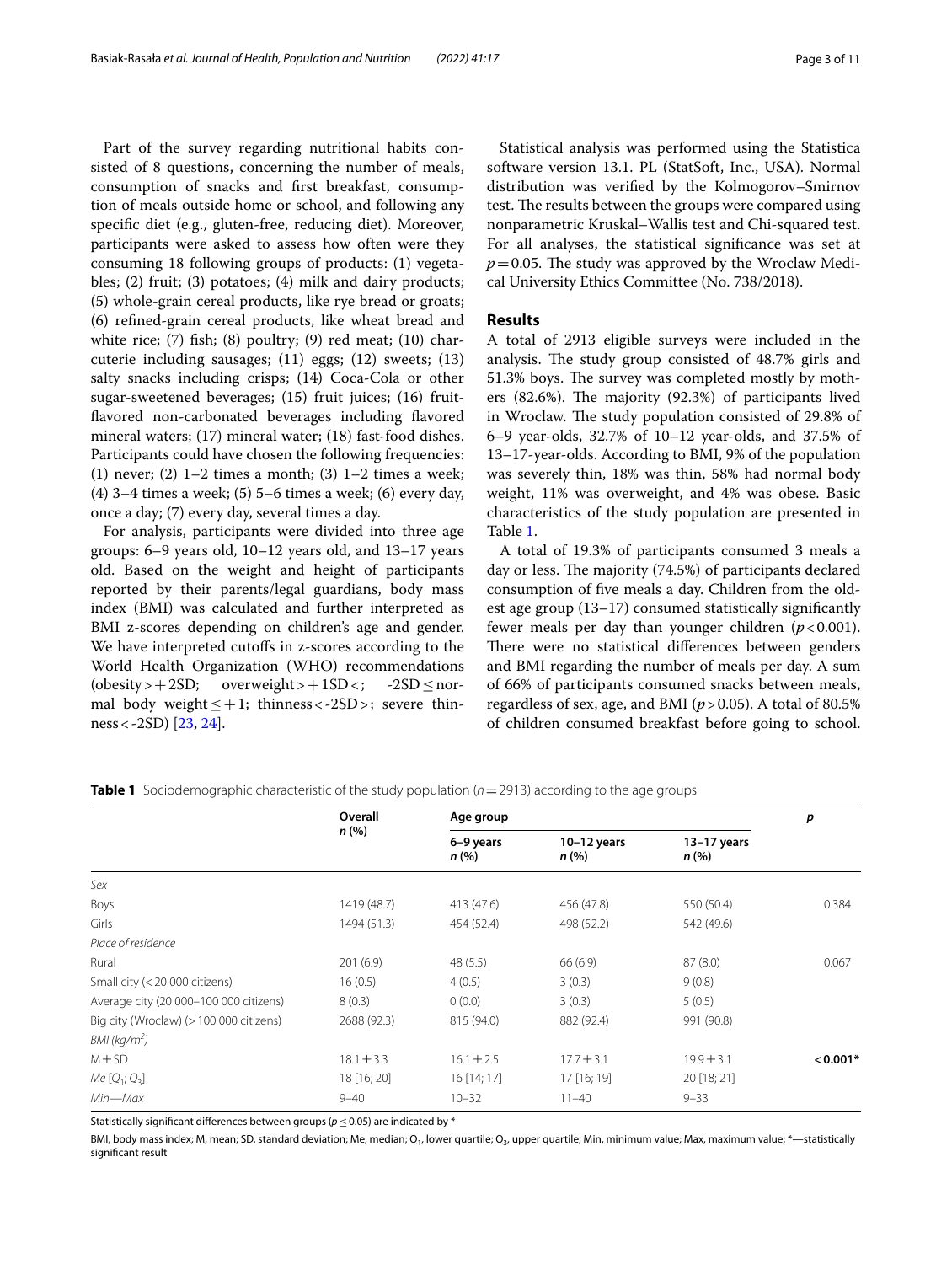There were statistically significant differences between age groups and BMI. Children from the oldest age group (13–17) consumed breakfast statistically less often than children of age group  $10-12$  years  $(75.0\% \text{ vs. } 83.6\%;$  $p$  < 0.001) and children of age group 6–9 years (75.0% vs. 84.0%;  $p < 0.001$ ). Severely thin children consumed breakfast signifcantly more often than overweight children (85.8% vs. 76.3%;  $p = 0.004$ ) and children with obesity (85.8% vs. 75.9%;  $p = 0.021$ ). There were significant differences between the consumption of additional meals outside the home or school. Children of the oldest age group consumed such meals signifcantly more often than the youngest children (37.5% vs. 32.2%; *p* < 0.017). Thin children consumed additional meals signifcantly more often than children with normal body weight (39.8% vs. 33.6%; *p*=0.008) and overweight children (39.8% vs. 30.3%;  $p = 0.002$ ). There were no significant differences regarding the consumption of additional meals between genders.

Results of the frequency of consumption of food groups in the whole population are presented in Table [2](#page-3-0). There were significant differences between the consumption of some of the food groups. Onefourth (24.6%) of all children consumed vegetables several times a day. The youngest children  $(6-9$  years) consumed vegetables signifcantly more often than the oldest children (13–17 years) (*p* < 0.001). Children with obesity according to BMI consumed vegetables significantly less often than severely thin  $(p < 0.008)$ , thin  $(p<0.001)$ , and children with normal body weight ( $p < 0.007$ ). A total of 27.2% of all children consumed fruit several times a day. The youngest children (6–9 years) consumed fruit signifcantly more often than the older (10–12 years) and the oldest children (13–17 years) (*p* < 0.01). Older children (10–12 years) consumed signifcantly more fruit than the oldest children (13–17 years) (*p* < 0.001). Girls consumed fruit significantly more often than boys ( $p < 0.05$ ).

<span id="page-3-0"></span>**Table 2** Frequency of consumption of 18 food groups included in a questionnaire reported in a study populations (2913 participants)

|                                                                         | <b>Never</b> | 1-2 times a month 1-2 times a week 3-4 times a week 5-6 times a week |             |             |            | Everyday, 1<br>time a day | Everyday,<br>several times<br>a day |
|-------------------------------------------------------------------------|--------------|----------------------------------------------------------------------|-------------|-------------|------------|---------------------------|-------------------------------------|
| Vegetables n (%)                                                        | 25(0.9)      | 74 (2.5)                                                             | 330 (11.3)  | 477 (16.4)  | 390 (13.4) | 900 (30.9)                | 717 (24.6)                          |
| Fruit $n$ (%)                                                           | 18(0.6)      | 34(1.2)                                                              | 238 (8.2)   | 477 (16.4)  | 404 (13.9) | 951 (32.6)                | 791 (27.2)                          |
| Potatoes n (%)                                                          | 28(1.0)      | 183(6.3)                                                             | 860 (29.5)  | 1172 (40.2) | 373 (12.8) | 246 (8.4)                 | 51(1.8)                             |
| Milk and dairy prod-<br>ucts $n$ (%)                                    | 65(2.2)      | 78 (2.7)                                                             | 250(8.6)    | 501 (17.2)  | 453 (15.6) | 959 (32.9)                | 607 (20.8)                          |
| Whole-grain cereal<br>products, like rye<br>bread and groats<br>n(%)    | 164(5.6)     | 395 (13.6)                                                           | 717 (24.6)  | 591 (20.3)  | 309 (10.6) | 452 (15.5)                | 285 (9.8)                           |
| Refined-grain cereal<br>products, like wheat<br>bread, white rice n (%) | 67(2.3)      | 239(8.2)                                                             | 609 (20.9)  | 691 (23.7)  | 413 (14.2) | 619 (21.2)                | 275 (9.4)                           |
| Fish $n(%)$                                                             | 273 (9.4)    | 1116 (38.3)                                                          | 1316 (45.2) | 163(5.6)    | 24(0.8)    | 17(0.6)                   | 4(0.1)                              |
| Poultry (chicken,<br>turkey) $n$ (%)                                    | 68(2.3)      | 171(5.9)                                                             | 1258 (43.2) | 1087 (37.3) | 245 (8.4)  | 73(2.5)                   | 11(0.4)                             |
| Red meat (pork, beef)<br>n(%)                                           | 250(8.6)     | 887 (30.4)                                                           | 1334 (45.8) | 358 (12.3)  | 53 (1.8)   | 20(0.7)                   | 11(0.4)                             |
| Charcuterie (sausages,<br>ham, pate) $n$ (%)                            | 162(5.6)     | 322 (11.1)                                                           | 804 (27.6)  | 770 (26.4)  | 431 (14.8) | 334 (11.5)                | 90(3.1)                             |
| Eggs $n$ (%)                                                            | 110(3.8)     | 293 (10.1)                                                           | 1427 (49.0) | 754 (25.9)  | 233 (8.0)  | 76(2.6)                   | 20(0.7)                             |
| Sweets n (%)                                                            | 35(1.2)      | 184(6.3)                                                             | 715 (24.5)  | 736 (25.3)  | 429 (14.7) | 622 (21.4)                | 192 (6.6)                           |
| Salty snacks n (%)                                                      | 317 (10.9)   | 1312 (45.0)                                                          | 819 (28.1)  | 290 (10.0)  | 80(2.7)    | 67(2.3)                   | 28(1.0)                             |
| Coca-Cola and sugar-<br>sweetened beverages<br>n (%)                    | 1008 (34.6)  | 1232 (42.3)                                                          | 441 (15.1)  | 129(4.4)    | 43 (1.5)   | 37(1.3)                   | 23(0.8)                             |
| Fruit juices n (%)                                                      | 99 (3.4)     | 524 (18.0)                                                           | 742 (25.5)  | 657 (22.6)  | 365 (12.5) | 330 (11.3)                | 196(6.7)                            |
| Fruit drinks including<br>flavored mineral<br>waters $n$ (%)            | 716 (24.6)   | 804 (27.6)                                                           | 516 (17.7)  | 337 (11.6)  | 184(6.3)   | 212(7.3)                  | 144(4.9)                            |
| Mineral water $n$ (%)                                                   | 29(0.1)      | 64(2.2)                                                              | 140(4.8)    | 155(5.3)    | 201(6.9)   | 529 (18.2)                | 1795 (61.6)                         |
| Fast-food n (%)                                                         | 380 (13.0)   | 2125 (72.9)                                                          | 339 (11.6)  | 47(1.6)     | 10(0.3)    | 8(0.3)                    | 4(0.1)                              |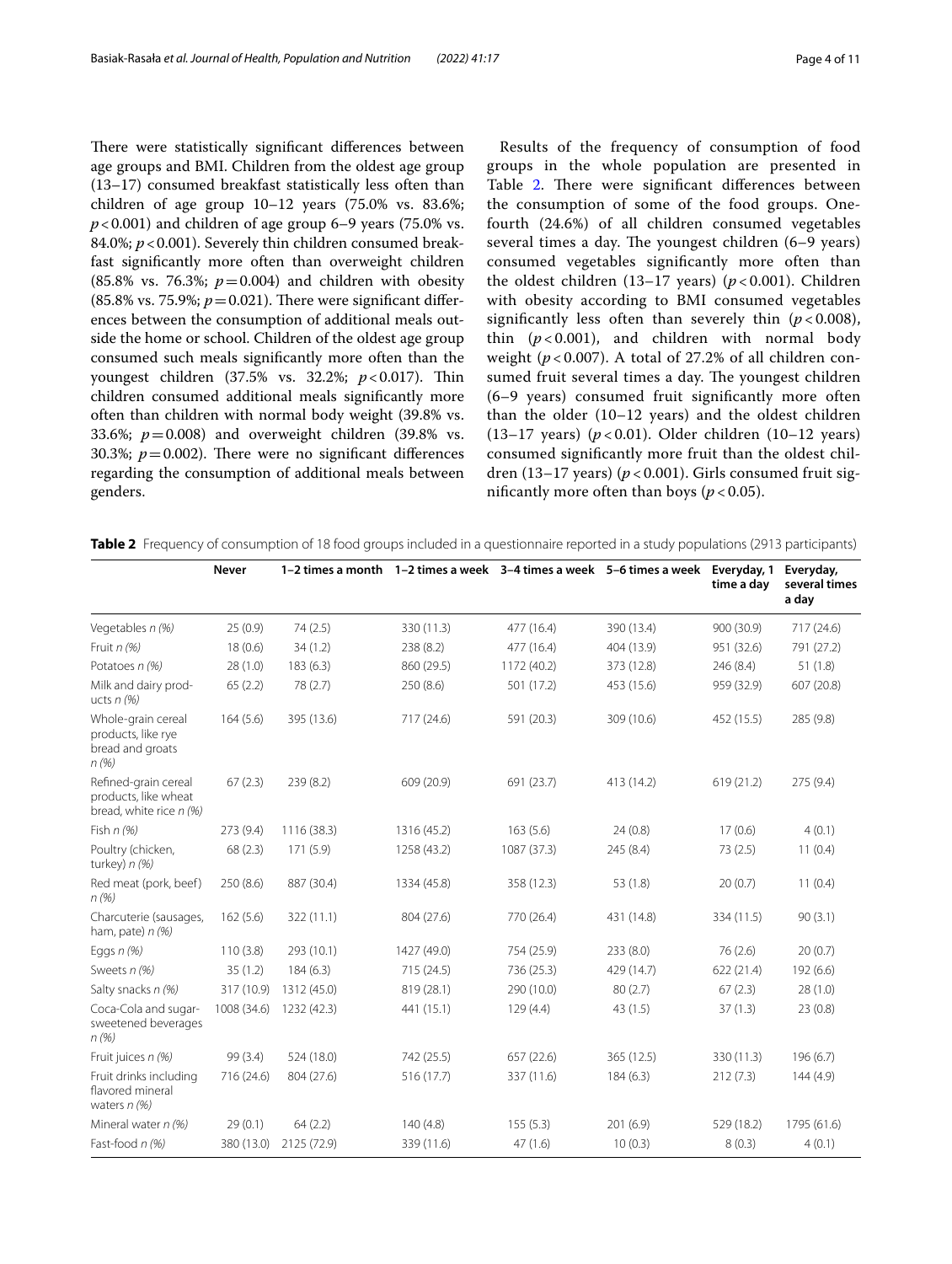Almost one-third (32.9%) of participants consumed milk and dairy products once a day, whereas 20.8% consumed such products several times a day. There were no signifcant diferences in consumption of milk and dairy products between sexes, age groups, and BMI. Almost half (45.2%) of participants declared that children consume fish  $1-2$  times a week. The youngest children (6–9 years) consumed fsh signifcantly more often than other children  $(p<0.05)$ . Children consumed poultry more often than red meat. A total of 43.2% of participants consumed poultry 1–2 times a week, 37.3% 3–4 times a week, and 8.4% 5–6 times a week. Majority of participants (45.8%) consumed red meat 1–2 times a week, 30.4% 1–2 times a month. Charcuterie was a food group that also occurred frequently in children's diets. A little over a quarter (27.6%) of participants consumed charcuterie 1–2 times a week, 26.4% 3–4 times a week,  $14.8\%$  5–6 times a week,  $11.5\%$  once a day. There were no signifcant diferences in the consumption of poultry, red meat, and charcuterie between genders, BMI, and age groups.

Most participants (45.0%) declared consumption of salty snacks 1–2 times a month, 28.1% 1–2 times a week. The oldest children  $(13-17 \text{ years})$  consumed salty snacks  $(p<0.001)$ , significantly more often than children from other age groups. Children with obesity consumed salty snacks signifcantly more often than thin children  $(p < 0.036)$ .

The majority of participants (42.3%) consumed Coca-Cola and sugar-sweetened beverages (SSB) 1–2 times a month. The oldest children  $(13-17 \text{ years})$  consumed Coca-Cola and SSB  $(p<0.001)$  and fruit-flavored beverages  $(p<0.05)$  significantly more often than children from other age groups. Boys consumed carbonated beverages with added sugar signifcantly more often than girls (*p*<0.01). Severely thin children consumed Coca-Cola and SSB signifcantly more often than overweight  $(p=0.022)$  and children with obesity  $(p=0.022)$ . Thin children consumed Coca-Cola and SSB and fruit-favored beverages signifcantly more often than overweight children  $(p=0.047$  and  $p<0.027$ , respectively). Girls drank mineral water signifcantly more often than boys  $(p < 0.05)$ .

Majority of participants (72.9%) consumed fast-food products 1–2 times a month. Boys consumed fast-food meals significantly more often than girls  $(p<0.05)$ . The oldest children (13–17 years) consumed fast-food products signifcantly more often than children from other age groups  $(p < 0.001)$ .

No statistical diferences between genders, age groups, or BMI were observed in the frequency of consumption of the following food groups: potatoes, whole-grain, and refined cereal products, eggs, sweets, fruit juices. The frequency of consumption of food groups according to the age of the participants is presented in Table [3](#page-5-0).

## **Discussion**

The analysis revealed some unhealthy diet-related behaviors common in the whole or part of the population. Dietary guidelines [[9\]](#page-9-8) recommend that children and adolescents should consume meals regularly, every 3–4 h, which sums up to 5 meals a day. Almost one-ffth of the population consumed fewer meals than recommended. On the other hand, most participants declared daily consumption of snacks, mostly sweets, and fruit. Consumption of fewer meals than recommended was slightly more common (approximately 40% of the population) in a study by Dolipska et al. [[15\]](#page-9-17) conducted in Śląskie, Opolskie, and Małopolskie voivodeships in Poland. Although we haven't observed that the number of consumed meals per day was associated with the BMI of the participants, some other polish studies reported that consumption of fewer than 3 meals per day was more common in overweight and obese children [[18,](#page-9-18) [21\]](#page-9-13).

About one-ffth of the population didn't consume breakfasts before attending school, which was similar to the percentage observed in Poland according to Health Behavior in School-Aged Children (HBSC) Study Report [[7\]](#page-9-6) and local studies [[13,](#page-9-12) [15](#page-9-17)]. Consumption of breakfast is considered healthy behavior especially important in developmental age as it is associated with better cognitive function later in the day [[25\]](#page-9-19), better overall diet quality [[26\]](#page-9-20), and higher intake of fber and micronutrients [\[27](#page-9-21)]. Skipping breakfast is also a behavior associated with an increased risk of excessive body mass in adolescents [\[28](#page-9-22)], and we also observed that skipping breakfast was more prevalent in children with overweight and obesity than in severely thin children. We also observed that skipping breakfast was more prevalent in the oldest age group (13–17) than in younger children, and this tendency was also reported in HBSC Study [\[7](#page-9-6)] and the local polish study conducted by Wojtyła-Buciora et al. [[13](#page-9-12)] and Myszkowska-Ryciak et al.  $[21]$  $[21]$ . It is speculated that dietary habits are associated with school performance. According to Kim et al. [\[29](#page-9-23)], who conducted an analysis of more than 300,000 participants aged 12–18 years old, frequent consumption of breakfasts, fruit, vegetables, and milk was associated with better school performance, whereas higher consumption of soft drinks, instant dishes, fast food, and confectionery was negatively associated with school performance.

According to dietary guidelines for children and adolescents [\[9\]](#page-9-8), vegetables and fruit (V&F) should be consumed as often as possible, preferably to every meal, considering however higher intake of vegetables than fruit. Increased consumption of V&F is associated with a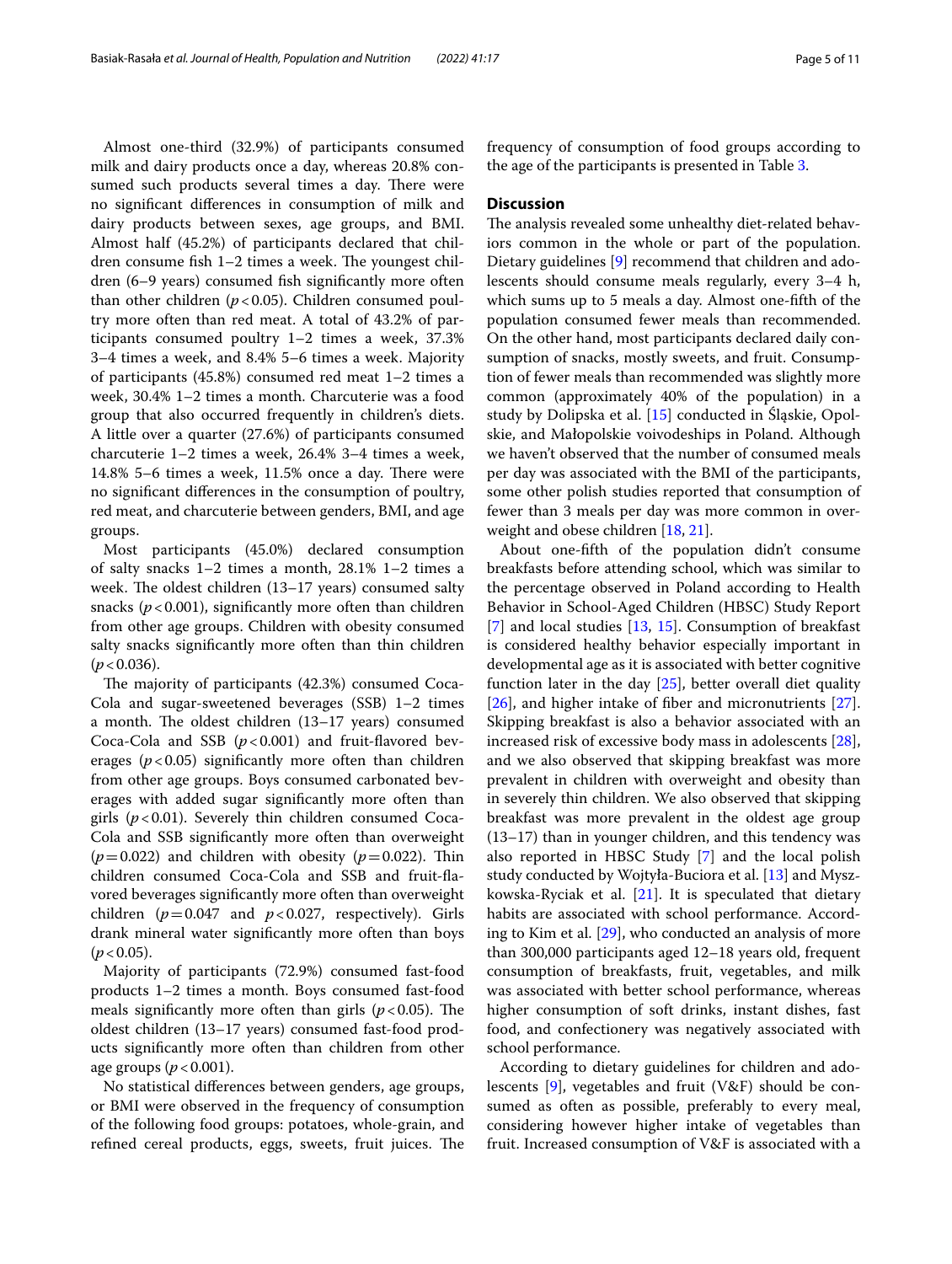| Food group                       | Age groups                 |                      |                     |                     |                     |                         |                                     |            |  |
|----------------------------------|----------------------------|----------------------|---------------------|---------------------|---------------------|-------------------------|-------------------------------------|------------|--|
|                                  | 6-9 years<br>$N = 867$     |                      |                     |                     |                     |                         |                                     |            |  |
|                                  | <b>Never</b>               | 1-2 times a<br>month | 1-2 times a<br>week | 3-4 times a<br>week | 5-6 times a<br>week | Everyday, once<br>a day | Everyday,<br>several times<br>a day |            |  |
|                                  | n (%)                      |                      |                     |                     |                     |                         |                                     |            |  |
| Vegetables                       | 4(0.5)                     | 19(2.2)              | 88 (10.1)           | 134 (15.5)          | 98 (11.3)           | 286 (33.0)              | 238 (27.5)                          | $0.001*$   |  |
| Fruit                            | 3(0.3)                     | 7(0.8)               | 56(6.5)             | 99 (11.4)           | 109 (12.6)          | 318 (36.7)              | 275 (31.7)                          | $0.001*$   |  |
| Potatoes                         | 8(0.9)                     | 38 (4.4)             | 250 (28.8)          | 384 (44.3)          | 99 (11.4)           | 73 (8.4)                | 15(1.7)                             | 0.454      |  |
| Milk and dairy<br>products       | 18(2.1)                    | 25(2.9)              | 70 (8.1)            | 144 (16.6)          | 125 (14.4)          | 282 (32.5)              | 203 (23.4)                          | 0.113      |  |
| Whole-grain<br>cereals           | 49 (5.7)                   | 89 (10.3)            | 246 (28.4)          | 183(21.1)           | 91 (10.5)           | 129 (14.9)              | 80 (9.2)                            | 0.289      |  |
| Refined-grain<br>cereal products | 11(1.3)                    | 61(7.0)              | 188 (21.7)          | 221 (25.5)          | 105(12.1)           | 195 (22.5)              | 86 (9.9)                            | 0.450      |  |
| Fish                             | 65(7.5)                    | 315 (36.3)           | 429 (49.5)          | 47(5.4)             | 7(0.8)              | 3(0.3)                  | 1(0.1)                              | $0.019*$   |  |
| Poultry                          | 12(1.4)                    | 48(5.5)              | 403 (46.5)          | 312 (36.0)          | 67(7.7)             | 21(2.4)                 | 4(0.5)                              | 0.653      |  |
| Red meat                         | 57(6.6)                    | 256 (29.5)           | 433 (49.9)          | 93 (10.7)           | 17(2.0)             | 8(0.9)                  | 3(0.3)                              | 0.072      |  |
| Charcuterie                      | 27(3.1)                    | 83 (9.6)             | 264 (30.4)          | 245 (28.3)          | 123 (14.2)          | 97 (11.2)               | 28 (3.2)                            | 0.202      |  |
| Eggs                             | 34(3.9)                    | 81 (9.3)             | 445 (51.3)          | 223 (25.7)          | 67(7.7)             | 14(1.6)                 | 3(0.3)                              | 0.533      |  |
| Sweets                           | 3(0.3)                     | 35(4.0)              | 252 (29.1)          | 235 (27.1)          | 125 (14.4)          | 182 (21.0)              | 35(4.0)                             | 0.109      |  |
| Salty snacks                     | 122(14.1)                  | 439 (50.6)           | 228 (26.3)          | 48 (5.5)            | 15(1.7)             | 11(1.3)                 | 4(0.5)                              | $< 0.001*$ |  |
| Coca-Cola and<br>SSB             | 454 (52.4)                 | 316 (36.4)           | 79 (9.1)            | 8(0.9)              | 6(0.7)              | 2(0.2)                  | 2(0.2)                              | $0.001*$   |  |
| Fruit juices                     | 23(2.7)                    | 164 (18.9)           | 222 (25.6)          | 196 (22.6)          | 100(11.5)           | 96(11.1)                | 66 (7.6)                            | 0.383      |  |
| Fruit-flavored<br>drinks         | 244 (28.1)                 | 236 (27.2)           | 152 (17.5)          | 88 (10.1)           | 51(5.9)             | 56(6.5)                 | 40(4.6)                             | $0.001*$   |  |
| Mineral water                    | 6(0.7)                     | 13(1.5)              | 44(5.1)             | 47(5.4)             | 53(6.1)             | 162 (18.7)              | 542 (62.5)                          | 0.431      |  |
| Fast-food                        | 134 (15.5)                 | 659 (76.0)           | 64(7.4)             | 4(0.5)              | 5(0.6)              | 0(0.0)                  | 1(0.1)                              | $< 0.001*$ |  |
| Food group                       | Age groups                 |                      |                     |                     |                     |                         |                                     |            |  |
|                                  | $10-12$ years<br>$N = 954$ |                      |                     |                     |                     |                         |                                     |            |  |
|                                  | <b>Never</b>               | 1-2 times a<br>month | 1-2 times a<br>week | 3-4 times a<br>week | 5-6 times a<br>week | Everyday, once<br>a day | Everyday,<br>several times<br>a day |            |  |
|                                  | n(%)                       |                      |                     |                     |                     |                         |                                     |            |  |
| Vegetables                       | 10(1.0)                    | 16(1.7)              | 109 (11.4)          | 160 (16.8)          | 143 (15.0)          | 277 (29.0)              | 239 (25.1)                          | $0.001*$   |  |
| Fruit                            | 8(0.8)                     | 12(1.3)              | 71(7.4)             | 148 (15.5)          | 145 (15.2)          | 306 (32.1)              | 264 (27.7)                          | $< 0.001*$ |  |
| Potatoes                         | 4(0.4)                     | 63(6.6)              | 280 (29.4)          | 388 (40.7)          | 137 (14.4)          | 69 (7.2)                | 13(1.4)                             | 0.454      |  |
| Milk and dairy<br>products       | 22(2.3)                    | 19(2.0)              | 89 (9.3)            | 162 (17.0)          | 149 (15.6)          | 313 (32.8)              | 200 (21.0)                          | 0.113      |  |
| Whole-grain<br>cereals           | 59 (6.2)                   | 139 (14.6)           | 226 (23.7)          | 201 (21.1)          | 110(11.5)           | 131 (13.7)              | 88 (9.2)                            | 0.289      |  |
| Refined-grain<br>cereal products | 15(1.6)                    | 74 (7.8)             | 201 (21.1)          | 238 (24.9)          | 153 (16.0)          | 202 (21.2)              | 71(7.4)                             | 0.450      |  |
| Fish                             | 89 (9.3)                   | 371 (38.9)           | 420 (44.0)          | 62(6.5)             | 7(0.7)              | 3(0.3)                  | 2(0.2)                              | $0.019*$   |  |

Poultry 12 (1.3) 58 (6.1) 412 (43.2) 364 (38.2) 90 (9.4) 17 (1.8) 1 (0.1) 0.653 Red meat  $72 (7.5)$  305 (32.0) 413 (43.3) 138 (14.5) 20 (2.1) 3 (0.3) 3 (0.3) 0.072 Charcuterie 39 (4.1) 119 (12.5) 250 (26.2) 267 (28.0) 152 (15.9) 101 (10.6) 26 (2.7) 0.202 Eggs 43 (4.5) 97 (10.2) 441 (46.2) 264 (27.7) 78 (8.2) 26 (2.7) 5 (0.5) 0.533

## <span id="page-5-0"></span>**Table 3** Frequency of consumption of 18 food groups differentiated by age groups of the participants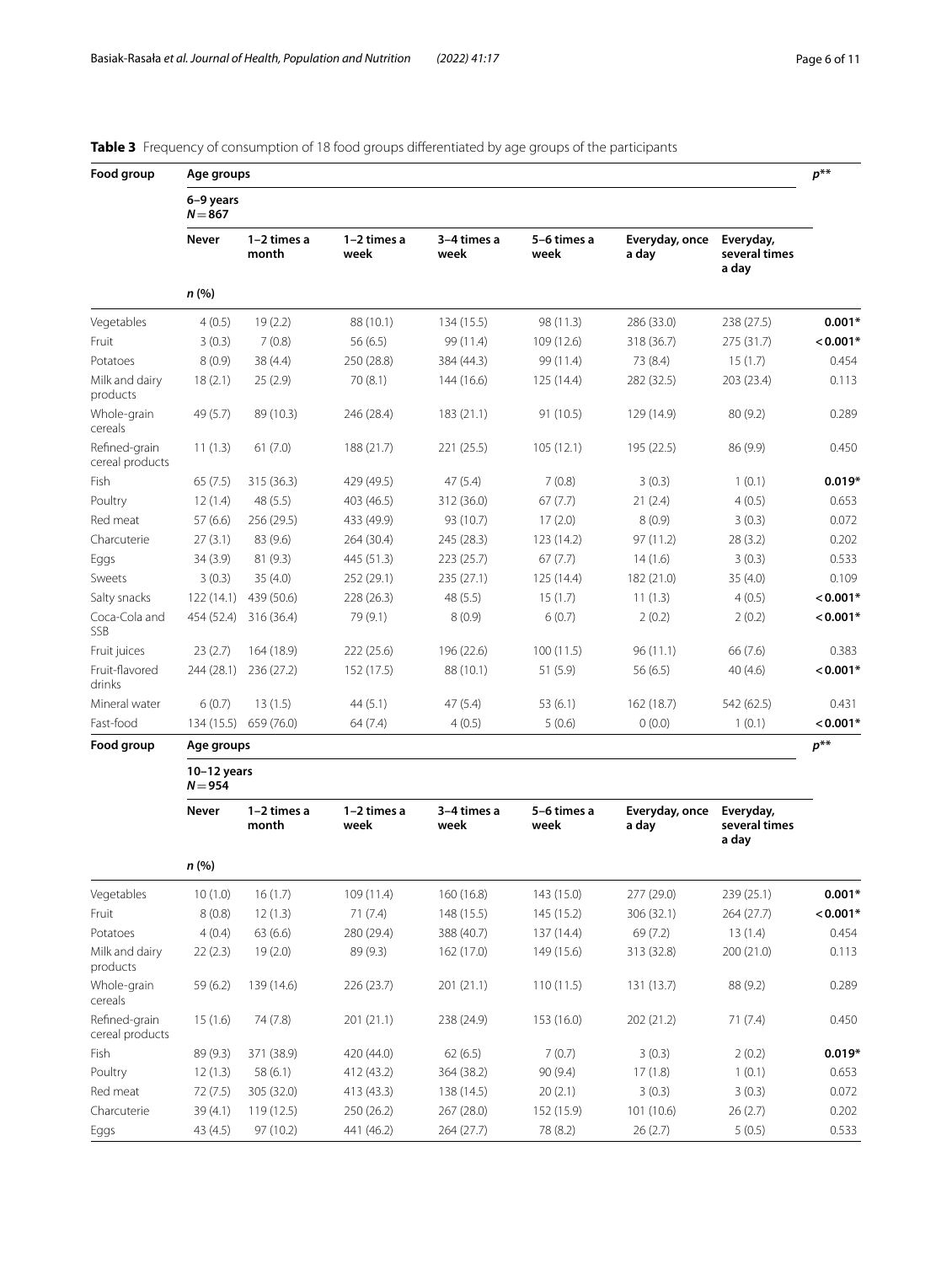## **Table 3** (continued)

| Food group                       | Age groups<br>$10-12$ years<br>$N = 954$ |                       |                       |                     |                     |                         |                                     |            |  |
|----------------------------------|------------------------------------------|-----------------------|-----------------------|---------------------|---------------------|-------------------------|-------------------------------------|------------|--|
|                                  |                                          |                       |                       |                     |                     |                         |                                     |            |  |
|                                  |                                          | n(%)                  |                       |                     |                     |                         |                                     |            |  |
| Sweets                           | 10(1.0)                                  | 64(6.7)               | 214 (22.4)            | 232 (24.3)          | 148 (15.5)          | 220 (23.1)              | 66 (6.9)                            | 0.109      |  |
| Salty snacks                     | 107(11.2)                                | 438 (45.9)            | 256 (26.8)            | 100(10.5)           | 29(3.0)             | 19(2.0)                 | 5(0.5)                              | $< 0.001*$ |  |
| Coca-Cola and<br>SSB             | 303 (31.8)                               | 474 (49.7)            | 127(13.3)             | 36(3.8)             | 5(0.5)              | 5(0.5)                  | 4(0.4)                              | $< 0.001*$ |  |
| Fruit juices                     | 27(2.8)                                  | 183 (19.2)            | 262 (27.5)            | 198 (20.8)          | 113(11.8)           | 116(12.2)               | 55 (5.8)                            | 0.383      |  |
| Fruit-flavored<br>drinks         | 237 (24.8)                               | 280 (29.4)            | 163(17.1)             | 98 (10.3)           | 60(6.3)             | 76 (8.0)                | 40 (4.2)                            | $< 0.001*$ |  |
| Mineral water                    | 8(0.8)                                   | 24(2.5)               | 44 (4.6)              | 42 (4.4)            | 65(6.8)             | 181 (19.0)              | 590 (61.8)                          | 0.431      |  |
| Fast-food                        |                                          | 123 (12.9) 718 (75.3) | 97 (10.2)             | 10(1.0)             | 2(0.2)              | 3(0.3)                  | 1(0.1)                              | $< 0.001*$ |  |
| Food group                       | Age groups                               |                       |                       |                     |                     |                         |                                     | $p^{**}$   |  |
|                                  | $13-17$ years<br>$N = 1092$              |                       |                       |                     |                     |                         |                                     |            |  |
|                                  | Never                                    | 1-2 times a<br>month  | $1-2$ times a<br>week | 3-4 times a<br>week | 5-6 times a<br>week | Everyday, once<br>a day | Everyday,<br>several times<br>a day |            |  |
|                                  | n(%)                                     |                       |                       |                     |                     |                         |                                     |            |  |
| Vegetables                       | 11(1.0)                                  | 39(3.6)               | 133 (12.2)            | 183 (16.8)          | 149 (13.6)          | 337 (30.9)              | 240 (22.0)                          | $0.001*$   |  |
| Fruit                            | 7(0.6)                                   | 15(1.4)               | 111(10.2)             | 230 (21.1)          | 150 (13.7)          | 327 (29.9)              | 252 (23.1)                          | $0.001*$   |  |
| Potatoes                         | 16(1.5)                                  | 82(7.5)               | 330 (30.2)            | 400 (36.6)          | 137 (12.5)          | 104(9.5)                | 23(2.1)                             | 0.454      |  |
| Milk and dairy<br>products       | 25(2.3)                                  | 34(3.1)               | 91(8.3)               | 195 (17.9)          | 179 (16.4)          | 364 (33.3)              | 204 (18.7)                          | 0.113      |  |
| Whole-grain<br>cereals           | 56 (5.1)                                 | 167(15.3)             | 245 (22.4)            | 207 (19.0)          | 108(9.9)            | 192 (17.6)              | 117(10.7)                           | 0.289      |  |
| Refined-grain<br>cereal products | 41(3.8)                                  | 104(9.5)              | 220 (20.1)            | 232 (21.2)          | 155 (14.2)          | 222 (20.3)              | 118 (10.8)                          | 0.450      |  |
| Fish                             | 119 (10.9)                               | 430 (39.4)            | 467 (42.8)            | 54 (4.9)            | 10(0.9)             | 11(1.0)                 | 1(0.1)                              | $0.019*$   |  |
| Poultry                          | 44(4.0)                                  | 65(6.0)               | 443 (40.6)            | 411 (37.6)          | 88(8.1)             | 35(3.2)                 | 6(0.5)                              | 0.653      |  |
| Red meat                         | 121(11.1)                                | 326 (29.9)            | 488 (44.7)            | 127 (11.6)          | 16(1.5)             | 9(0.8)                  | 5(0.5)                              | 0.072      |  |
| Charcuterie                      | 96 (8.8)                                 | 120 (11.0)            | 290 (26.6)            | 258 (23.6)          | 156 (14.3)          | 136 (12.5)              | 36(3.3)                             | 0.202      |  |
| Eggs                             | 33 (3.0)                                 | 115(10.5)             | 541 (49.5)            | 267 (24.5)          | 88 (8.1)            | 36(3.3)                 | 12(1.1)                             | 0.533      |  |
| Sweets                           | 22(2.0)                                  | 85(7.8)               | 249 (22.8)            | 269 (24.6)          | 156 (14.3)          | 220 (20.1)              | 91 (8.3)                            | 0.109      |  |
| Salty snacks                     | 88 (8.1)                                 | 435 (39.8)            | 335 (30.7)            | 142 (13.0)          | 36(3.3)             | 37(3.4)                 | 19(1.7)                             | $< 0.001*$ |  |
| Coca-Cola and<br>SSB             | 251 (23.0)                               | 442 (40.5)            | 235 (21.5)            | 85(7.8)             | 32(2.9)             | 30(2.7)                 | 17(1.6)                             | $< 0.001*$ |  |
| Fruit juices                     | 49 (4.5)                                 | 177 (16.2)            | 258 (23.6)            | 263 (24.1)          | 152 (13.9)          | 118(10.8)               | 75 (6.9)                            | 0.383      |  |
| Fruit-flavored<br>drinks         | 235(21.5)                                | 288 (26.4)            | 201 (18.4)            | 151 (13.8)          | 73 (6.7)            | 80(7.3)                 | 64 (5.9)                            | $0.001*$   |  |
| Mineral water                    | 15(1.4)                                  | 27(2.5)               | 52 (4.8)              | 66(6.0)             | 83(7.6)             | 186 (17.0)              | 663 (60.7)                          | 0.431      |  |
| Fast-food                        |                                          | 123 (11.3) 748 (68.5) | 178 (16.3)            | 33 (3.0)            | 3(0.3)              | 5(0.5)                  | 2(0.2)                              | $< 0.001*$ |  |

\* Statistically signifcant diferences between groups (*p*≤0.05); \*\*Kruskal–Wallis test, post hoc analysis

decreased risk of cardiovascular diseases [\[30\]](#page-9-24), type 2 diabetes [[31\]](#page-9-25), hypertension [\[32\]](#page-9-26), and some types of cancer [[33\]](#page-9-27). Only about one-fourth of our population consumed V&F several times a day as recommended. Although the percentage of participants, who consumed the recommended amount of V&F was low, it was, in fact, higher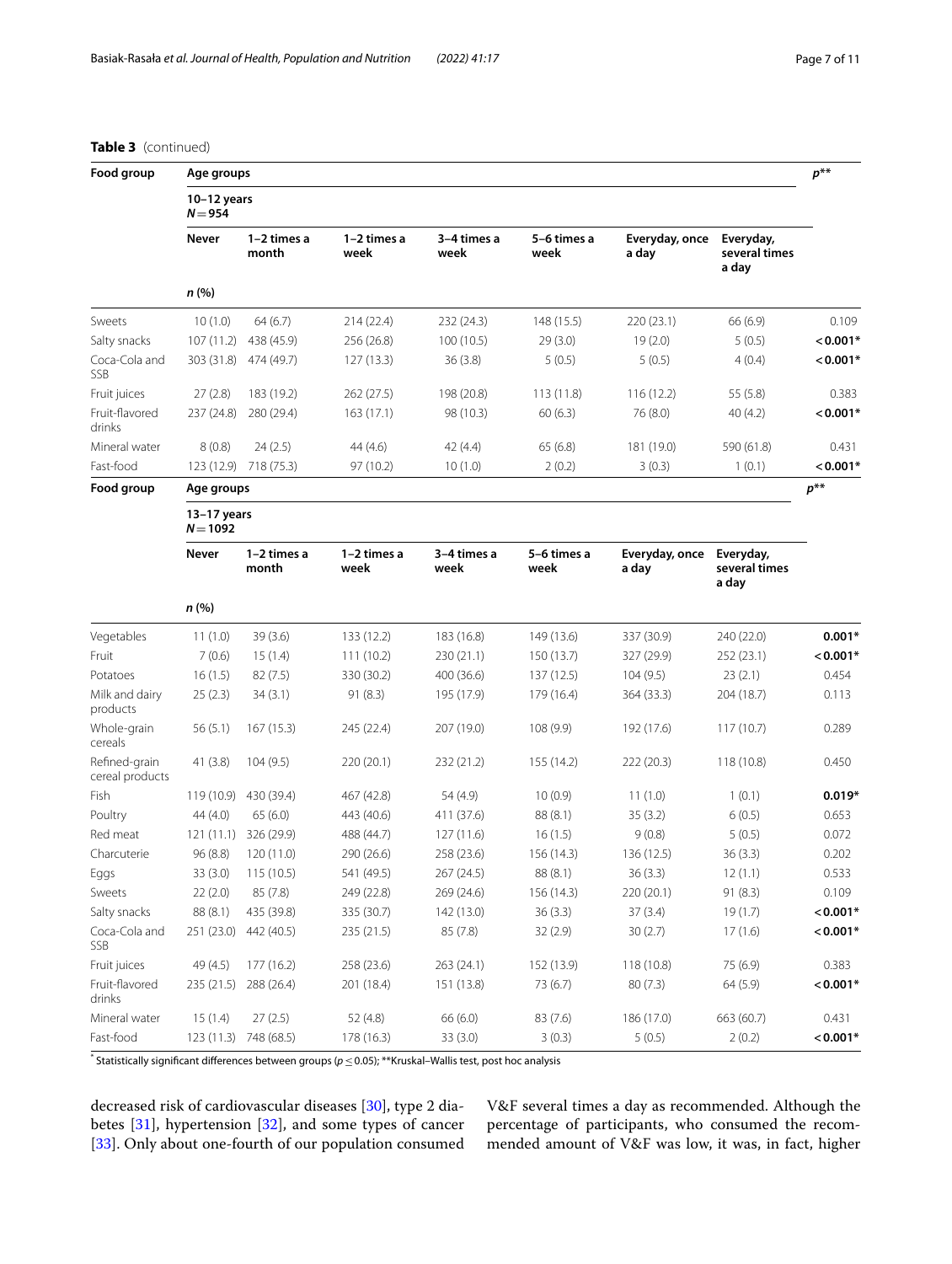than observed in an HBSC study in Poland, where only 13.4% of 11–12-year-olds and 10.5% of 15–16-year-olds consumed vegetables several times a day [[20\]](#page-9-28). Our observations of the frequency of consumption of V&F are in line with several local polish studies reporting the frequency of consumption of food groups in children and adolescents [[17](#page-9-29), [19](#page-9-30)]. On the other hand, Dolipska et al. [[15\]](#page-9-17) observed a higher frequency of consumption of V&F in primary school pupils (vegetables and fruit were consumed several times a day by 38% and 55% of participants, respectively). In the PRO GREENS study [[34](#page-9-31)] conducted among 11-year-olds in 10 European countries, 23.5% of participants met recommendations of consumption of V&F, which is consistent with our fndings. In the same study, 53.3% of participants did not even consume vegetables daily (in comparison 45.9% among 10–12-year-olds in our study). In our fndings, the youngest children consumed V&F signifcantly more often than the oldest children, which is consistent with fndings from the HBSC study [\[20](#page-9-28)]. In our study, children with obesity consumed signifcantly fewer vegetables than other children. Similarly, an inverse association between the consumption of vegetables and BMI was observed in the ISAAC study, which analyzed data from more than 200,000 adolescents from 36 countries [[35\]](#page-9-32). Likewise, in a local polish study published by Zadka et al. [[19\]](#page-9-30) the frequency of V&F consumption decreased with increasing BMI of studied children and adolescents.

One-ffth of the population consumed milk and dairy products several times a day. According to dietary guidelines [\[9](#page-9-8)], children and adolescents should consume 3–4 servings of milk or other natural dairy products, like yogurt, buttermilk, kefr, or cheese daily, to deliver the recommended daily intake (RDI) of calcium. Milk and dairy are a rich source of high-quality protein, calcium, phosphorus, zinc, magnesium, vitamin D, and K, all of which play a crucial role in bone formation and skeletal development in childhood and adolescence [\[36\]](#page-10-0). Moreover, according to a meta-analysis recently conducted by Lu et al. [\[37](#page-10-1)], children with the highest intake of dairy were 38% less likely to have overweight and obesity in comparison with children characterized by the lowest intake. In a local polish study by Zadka et al. [[19](#page-9-30)] more than half of mothers reported that children consumed dairy products once a day. In a study by Dolipska et al. [[15\]](#page-9-17) milk, natural yogurt, cottage cheese, and hard cheese were consumed several times a day by 20%, 11%, 7%, and 16% of primary school pupils, respectively. Conforming to our results, Stefańska et al. [[14](#page-9-33)] reported that recommended amounts of milk were consumed only by 30% of 11–12-year-olds and 20% of 13–15-year-olds.

Processed meat products, like ham, sausages, paté occurred more often in the diet of participants on the daily basis (from 5 to 6 times a week to several times a day) than unprocessed poultry and red meat. Meat is an important source of high-quality protein, zinc, iron, and vitamins of the B-group. However, according to dietary guidelines, processed meat products should be avoided [[9\]](#page-9-8), due to higher than unprocessed meat content of saturated fatty acids, salt, nitrates, and polycyclic aromatic hydrocarbons. Increased intake of processed meat products is associated with an increased incidence of diabetes [[37\]](#page-10-1), cardiovascular diseases [\[38\]](#page-10-2) and colorectal cancer [[39\]](#page-10-3).

Most participants consumed Coca-Cola and SSB 1–3 times a month; on the other hand, beverages like fruit juices and fruit drinks including favored mineral waters were consumed more often. In our results, a minimal percentage of participants declared daily consumption of Coca-Cola and SSB, in contrast to results obtained by Szczepańska et al. [[40](#page-10-4)], in which 37.8% of participants with normal body weight and 34.4% of overweight participants consumed SSB at least once a day. However, in the study by Szczepańska et al., there was no information on whether fruit drinks were also included in this percentage. Historically fruit juice was recommended for children as a replacement for some servings of whole fruit during the day. Up-to-date guidelines for infants, children, and adolescents by the American Academy of Pediatrics emphasize that fruit juice provides no advantage over whole fruit, but contains less fber and more sugar, and therefore, it should be excluded from the diet of infants before 12 months of age and limited in the diet of children and teenagers between 7 and 18 years of age, as fruit juices play no essential role in a healthy, balanced diet [[41](#page-10-5)]. Fruit drinks, on the other hand, are often mistakenly perceived by consumers as a product identical to fruit juice, when in fact they contain a minimum of 25% of fruit juice and often additionally added sugar, sweetener, or aroma [[42\]](#page-10-6). Trying to follow nutritional guidelines, which recommend drinking 5–6 glasses of water per day [\[9](#page-9-8)], parents often provide children favored mineral waters, which are more accepted by children due to their sweet taste. Flavored mineral waters are products more similar to SSB than natural water—they are waters with the addition of sugar, flavor, aroma, colorant, and preservative, but they are advertised as a replacement for natural mineral water, which can mislead consumers.

Almost one-third of the participants consumed sweets at least once a day and a similar percentage was observed in the HBSC study [[20](#page-9-28)]. According to our results, sweets were among the most commonly consumed snacks between meals. In the study by Szczepańska et al. [\[40\]](#page-10-4), 60.6% of participants with normal body weight and 54.2% of participants with overweight consumed sweets at least once a day. In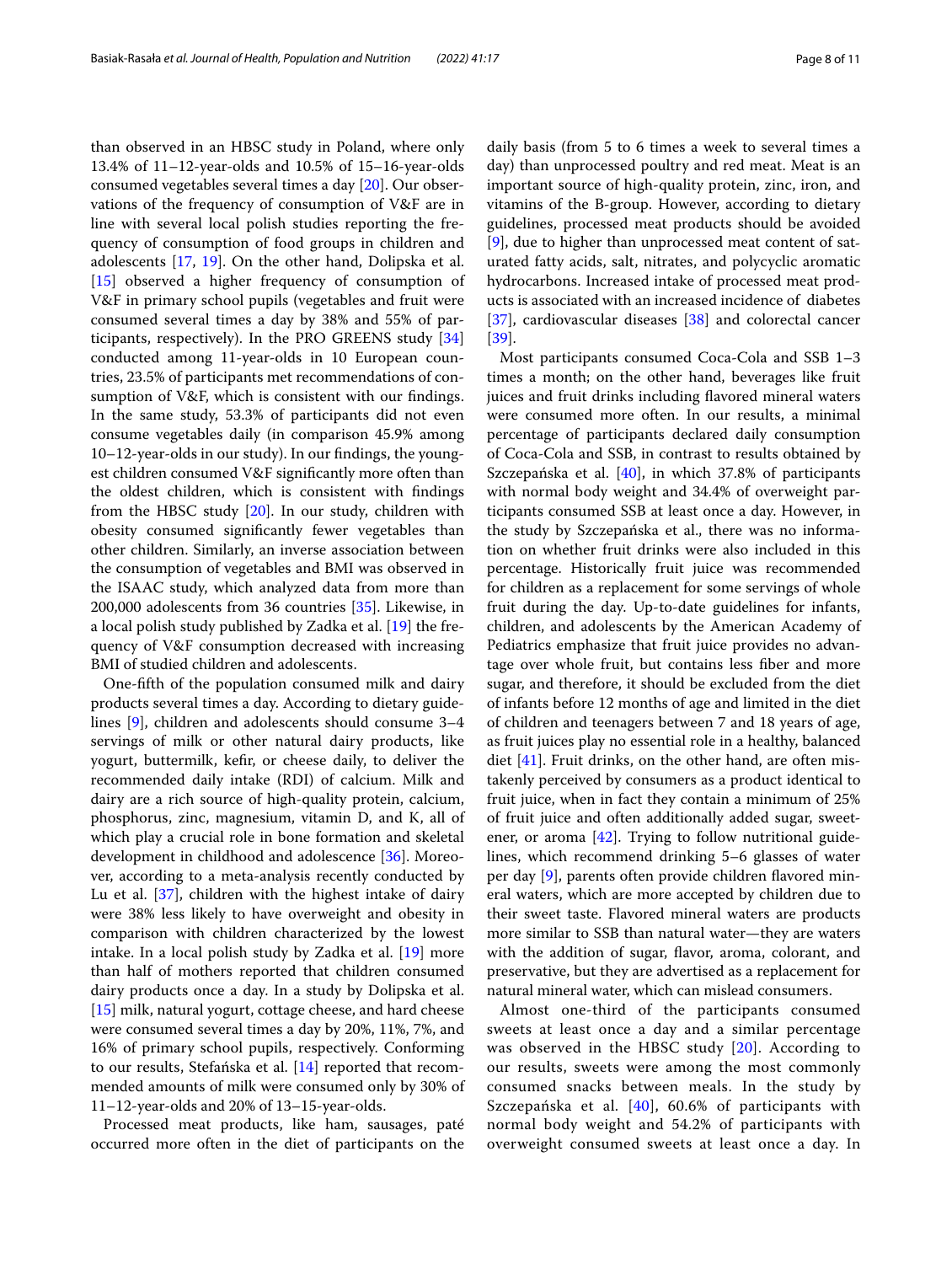more up-to-date studies [[43\]](#page-10-7), conducted in participants < 18 years old, daily consumption of sweets was reported in 30% of participants, which is consistent with our findings.

In our study, three-quarters of participants consumed fast-food dishes 1–3 times a month, the next 11.6% consumed such products 1–2 times a week. A higher prevalence of fast-food consumption was observed in the study by Mendyk et al.  $[43]$  $[43]$  $[43]$ , where 61.1% of participants consumed fast-food products 1–3 times a month, whereas 33.6% consumed fast-food products at least once a week. On the contrary to the study by Mendyk et al.  $[43]$  $[43]$ , in our study, individuals who completed the questionnaires were parents, which possibly, especially in the case of teenagers, could have led to some underestimation of unrecommended food groups. In a study by Dolipska et al. [\[15](#page-9-17)], 41% and 35% of participants reported consumption of fastfood dishes occasionally and several times a month, respectively.

In our study, children from the oldest age group (13–17 year-old) consumed breakfasts significantly less often and fewer meals per day than younger children. Moreover, they consumed additional meals outside home or school, salty snacks, Coca-Cola and SSB, fruit-flavored beverages, and fast-food dishes significantly more often than younger children and simultaneously they consumed V&F and fish significantly less often. To sum up, the oldest group of children, who received some autonomy regarding food choices, made more unhealthy diet-related choices.

There are some limitations to consider. The questionnaire used in this study was developed especially for this study, but it was not validated. Further study limitation regards parent-reporting of body weight and height of children and lack of actual measurements to confirm them. This is a common problem in studies conducted on large scale. On the other hand, according to Aasvee et al. [[44](#page-10-8)], who performed validation of this method, underestimation of self-reported height and weight to anthropometric measurements in case of overweight was small and equaled 3.6%, and therefore, self-reported height and weight are still a method of choice in large survey studies. Our study presents results only from one region in Poland and they cannot be extrapolated directly to the whole Polish population. Having said that, the similarities between our results and observations from studies conducted in other regions in Poland indicate that our study accurately captures nutritional trends observed countrywide. One of the strengths to consider is a large population sample in comparison with other Polish studies.

## **Conclusions**

Dietary patterns in surveyed children were unsatisfactory. The participants consumed fewer meals a day than recommended and skipped breakfast before going to school. The consumption of milk and dairy products was inadequate. Revealed unhealthy diet-related behaviors in children and adolescents may promote overweight and obesity and should be targeted in health promotion programs. Special attention should be paid to 13–17-year-olds as adolescents from this group made more unhealthy choices than younger children.

#### **Abbreviations**

HBSC: Health Behavior in School-Aged Children Study; BMI: Body mass index; V&F: Vegetables and fruit; RDI: Recommended daily intake.

#### **Acknowledgements**

Not applicable.

#### **Author contributions**

ABR and SG made substantial contributions to analysis and interpretation of data and have been involved in drafting the manuscript and revising it critically for important intellectual content; given fnal approval of the version to be published; and agreed to be accountable for all aspects of the work in ensuring that questions related to the accuracy or integrity of any part of the work are appropriately investigated and resolved. JK made substantial contributions to analysis and interpretation of data and have been involved in drafting the manuscript; given fnal approval of the version to be published; and agreed to be accountable for all aspects of the work in ensuring that questions related to the accuracy or integrity of any part of the work are appropriately investigated and resolved. MK and KPZ made substantial contributions to the interpretation of data and been involved in drafting the manuscript and revising it critically for important intellectual content; given fnal approval of the version to be published; and agreed to be accountable for all aspects of the work in ensuring that questions related to the accuracy or integrity of any part of the work are appropriately investigated and resolved. AB made substantial contributions to the interpretation of data and have been involved in revising the manuscript critically for important intellectual content; given fnal approval of the version to be published; and agreed to be accountable for all aspects of the work in ensuring that questions related to the accuracy or integrity of any part of the work are appropriately investigated and resolved. TZ made substantial contributions to conception and design and been involved in revising the manuscript critically for important intellectual content; given fnal approval of the version to be published; and agreed to be accountable for all aspects of the work in ensuring that questions related to the accuracy or integrity of any part of the work are appropriately investigated and resolved. All authors read and approved the fnal manuscript.

#### **Funding**

The questionnaires were printed and distributed with the use of the resources of the "Run for Health" Foundation. The article was prepared within tasks recorded in the SIMPLE system: SUBZ.E260.22.047 and SUBZ.C250.22.096.

#### **Availability of data and materials**

The datasets used and/or analyzed during the current study are available from the corresponding author on reasonable request.

#### **Declarations**

#### **Ethics approval and consent to participate**

The study was approved by the Wroclaw Medical University Ethics Committee (No. 738/2018).

#### **Consent for publication**

Not applicable.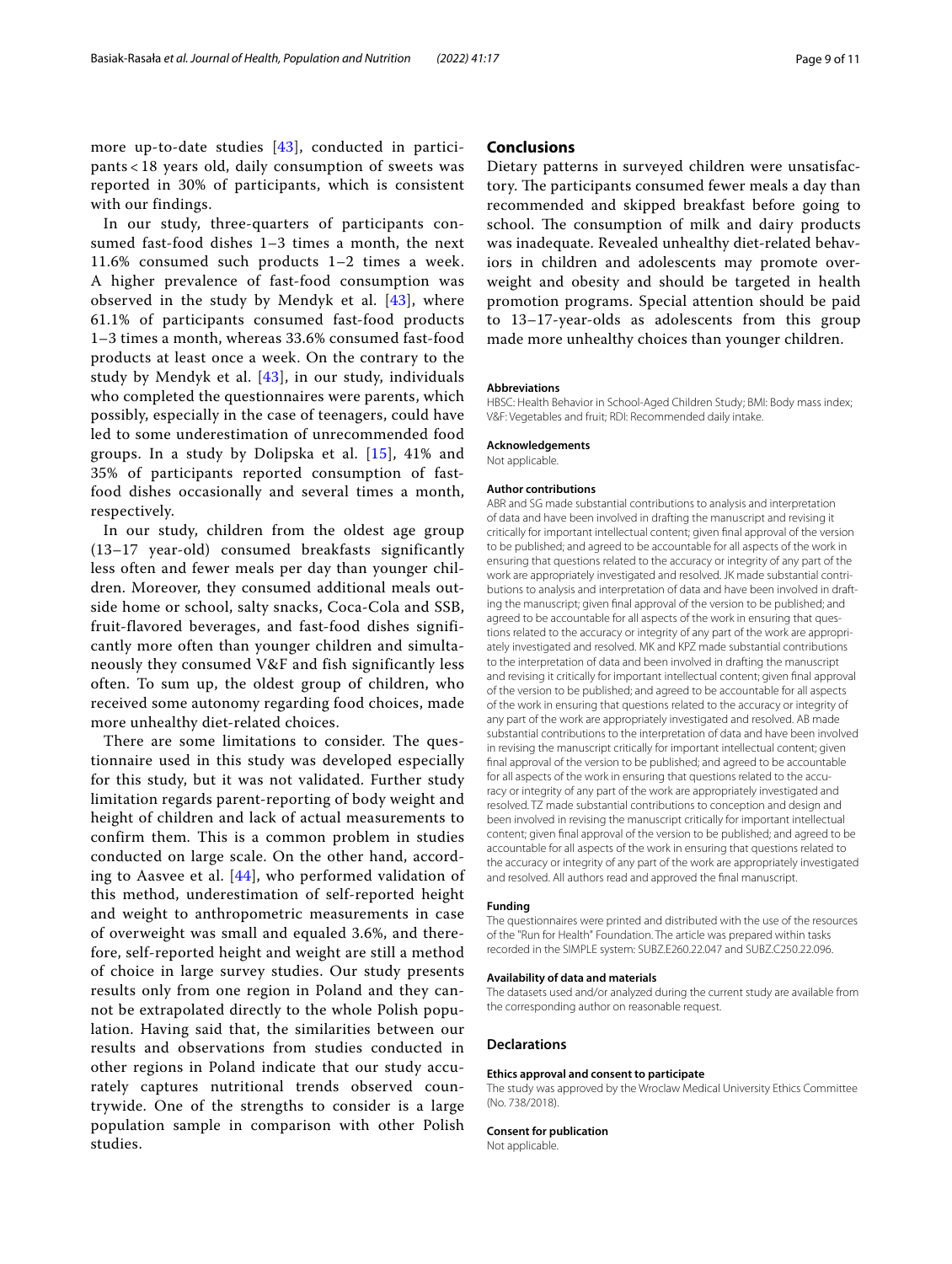#### **Competing interests**

The authors declare that they have no competing interests.

#### **Author details**

1 Department of Population Health, Uniwersytet Medyczny im. Piastów Śląskich We Wrocławiu, ul. Bujwida 44, 50-345 Wrocław, Poland. <sup>2</sup> Department of Physiology and Biochemistry, Poznań University of Physical Education, Poznań, Poland. <sup>3</sup> Department of Otolaryngology, Head and Neck Surgery, Uniwersytet Medyczny im. Piastów Śląskich We Wrocławiu, Borowska 213, 50-556 Wrocław, Poland. <sup>4</sup> Department of Paediatric Endocrinology and Diabetology, Uniwersytet Medyczny im. Piastów Śląskich We Wrocławiu, ul. T. Chałubińskiego 2a, 50-568 Wrocław, Poland. <sup>5</sup> "Biegaj Dla Zdrowia" Foundation, ul. Cesarzowicka 38, 52‑408 Wrocław, Poland.

#### Received: 2 August 2019 Accepted: 16 April 2022 Published online: 07 May 2022

#### **References**

- <span id="page-9-0"></span>1. Wijnhoven TMA, Van Raaij JMA, Sjöberg A, Eldin N, Yngve A, Kunešová M, et al. WHO European childhood obesity surveillance initiative: school nutrition environment and body mass index in primary schools. Int J Environ Res Public Health. 2014;11:11261–85.
- <span id="page-9-1"></span>2. Ward Z, Long M, Resch S, Giles C, Cradock A, Gortmaker S. Simulation of growth trajectories of childhood obesity into adulthood. N Engl J Med. 2017;22377:2145–53. [https://doi.org/10.1056/NEJMoa1703860.](https://doi.org/10.1056/NEJMoa1703860)
- <span id="page-9-2"></span>3. World Health Organization. Report of the commission on ending childhood obesity. Geneva; 2016 [cited 2018 Mar 2]. [http://apps.who.int/iris/](http://apps.who.int/iris/bitstream/10665/204176/1/9789241510066_eng.pdf?ua=1) [bitstream/10665/204176/1/9789241510066\\_eng.pdf?ua](http://apps.who.int/iris/bitstream/10665/204176/1/9789241510066_eng.pdf?ua=1)=1.
- <span id="page-9-3"></span>4. Hanson MA, Gluckman PD. Early developmental conditioning of later health and disease: physiology or pathophysiology? Physiol Rev. 2014;94:1027–76.
- <span id="page-9-4"></span>5. McPherson NO, Fullston T, Aitken RJ, Lane M. Paternal obesity, interventions, and mechanistic pathways to impaired health in offspring. Ann Nutr Metab. 2014;64:231–8.
- <span id="page-9-5"></span>6. Sahoo K, Sahoo B, Choudhury A, Suf N, Kumar R, Bhadoria A. Childhood obesity: causes and consequences. J Fam Med Prim Care. 2015;4:187.
- <span id="page-9-6"></span>7. Currie C, et al. Social determinants of health and well-being among young people. Health Behaviour in School-aged Children (HBSC) study: international report from the 2009/2010 survey. Copenhagen; 2012 [cited 2018 Mar 7]. [http://www.euro.who.int/\\_\\_data/assets/pdf\\_fle/0003/](http://www.euro.who.int/__data/assets/pdf_file/0003/163857/Social-determinants-of-health-and-well-being-among-young-people.pdf) [163857/Social-determinants-of-health-and-well-being-among-young](http://www.euro.who.int/__data/assets/pdf_file/0003/163857/Social-determinants-of-health-and-well-being-among-young-people.pdf) [people.pdf](http://www.euro.who.int/__data/assets/pdf_file/0003/163857/Social-determinants-of-health-and-well-being-among-young-people.pdf).
- <span id="page-9-7"></span>8. The WHO Regional Office for Europe Adolescent obesity and related behaviours: trends and inequalities in the WHO European Region. World Health Organization; 2017 [cited 2018 Mar 14]. [http://www.euro.who.](http://www.euro.who.int/__data/assets/pdf_file/0019/339211/WHO_ObesityReport_2017_v3.pdf) [int/\\_\\_data/assets/pdf\\_fle/0019/339211/WHO\\_ObesityReport\\_2017\\_v3.](http://www.euro.who.int/__data/assets/pdf_file/0019/339211/WHO_ObesityReport_2017_v3.pdf) [pdf.](http://www.euro.who.int/__data/assets/pdf_file/0019/339211/WHO_ObesityReport_2017_v3.pdf)
- <span id="page-9-8"></span>9. Jarosz M. Nutritional Guidelines for Polish Population (Normy żywienia dla populacji Polski). Warszawa: Instytut Żywności i Żywienia; 2017 [cited 2018 Mar 2]. [http://zywnosc.com.pl/wp-content/uploads/2017/12/](http://zywnosc.com.pl/wp-content/uploads/2017/12/normy-zywienia-dla-populacji-polski-2017-1.pdf) [normy-zywienia-dla-populacji-polski-2017-1.pdf.](http://zywnosc.com.pl/wp-content/uploads/2017/12/normy-zywienia-dla-populacji-polski-2017-1.pdf)
- <span id="page-9-9"></span>10. Głąbska D, Guzek D, Mellová B, Zadka K, Żywczyk K, Gutkowska K. The national after-school athletics program participation as a tool to reduce the risk of obesity in adolescents after one year of intervention: a nationwide study. Int J Environ Res Public Health. 2019;16:405.
- <span id="page-9-10"></span>11. School Sports Club: the largest programme for the development of sports activity by the Ministry of Sport and Tourism of the Republic of Poland. 2017 [cited 2020 Dec 14]. [https://www.msit.gov.pl/en/news/](https://www.msit.gov.pl/en/news/7385,School-Sports-Club-the-largest-ever-programme-for-the-development-of-sports-acti.html) [7385,School-Sports-Club-the-largest-ever-programme-for-the-devel](https://www.msit.gov.pl/en/news/7385,School-Sports-Club-the-largest-ever-programme-for-the-development-of-sports-acti.html) [opment-of-sports-acti.html](https://www.msit.gov.pl/en/news/7385,School-Sports-Club-the-largest-ever-programme-for-the-development-of-sports-acti.html).
- <span id="page-9-11"></span>12. Wojtyła-Buciora P, Bołdowski T, Wojtyła C, Żukiewicz-Sobczak W, Wojtyła K, Chęcińska-Maciejewska Z, et al. The "Keep Fit!" programme for building health-competence in children and adolescents in Poland regarding their diet and physical activity—study design. J Heal Inequal. 2016;2:172–7. <https://doi.org/10.5114/jhi.2016.65359>.
- <span id="page-9-12"></span>13. Wojtyła-Buciora P, Stawińska-Witoszyńska B, Klimberg A, Wojtyła A, Goździewska M, Wojtyła K, et al. Nutrition-related health behaviours and prevalence of overweight and obesity among Polish children and adolescents. Ann Agric Environ Med. 2013;20:332–40.
- <span id="page-9-33"></span>14. Stefańska E, Falkowska A, Ostrowska L. Selected nutritional habits children and teenagers aged 10–15 years. Rocz Państwowego Zakładu Hig. 2012;63:91–7.
- <span id="page-9-17"></span>15. Dolipska A, Majerczyk M, Gora A, Janion K, Szczepanska E. Eating behaviours of primary school pupils from Slaskie, Malopolskie and Opolskie Voivodeships in Poland . Rocz Państwowego Zakładu Hig. 2018 [cited 2020 Dec 13];69. [http://agro.icm.edu.pl/agro/element/bwmeta1.element.](http://agro.icm.edu.pl/agro/element/bwmeta1.element.agro-5e6261e6-e589-4368-a527-f3d480fb906a) [agro-5e6261e6-e589-4368-a527-f3d480fb906a.](http://agro.icm.edu.pl/agro/element/bwmeta1.element.agro-5e6261e6-e589-4368-a527-f3d480fb906a)
- 16. Jasińska M. Eating habits in lower secondary school pupils from urban and rural areas. Lub Rocz Pedagog. 2013;32:35–68.
- <span id="page-9-29"></span>17. Gacek M. Dietary habits and locus of control assessed in middle-school pupils from the Malopolska region of Poland. Rocz Państwowego Zakładu Hig. 2013;64:129–34.
- <span id="page-9-18"></span>18. Wolnicka K, Jaczewska-Schuetz J. Weight status related to eating behaviors of school aged children in Warsaw. Postępy Nauk Med. 2011;9:724–31.
- <span id="page-9-30"></span>19. Zadka K, Pałkowska-Goździk E, Rosołowska-Huszcz D. Relation between environmental factors and children's health behaviors contributing to the occurrence of diet-related diseases in central Poland. Int J Environ Res Public Health. 2019;16:541.
- <span id="page-9-28"></span>20. Mazur J, Małkowskiej-Szkutnik A. Wyniki badań HBSC 2010 Raport techniczny. Warszawa: Instytut Matki i Dziecka; 2011 [cited 2018 Mar 13]. [http://www.parpa.pl/images/fle/hbsc\\_rap1-2010.pdf.](http://www.parpa.pl/images/file/hbsc_rap1-2010.pdf)
- <span id="page-9-13"></span>21. Myszkowska-Ryciak J, Harton A, Lange E, Laskowski W, Gajewska D. Nutritional behaviors of Polish adolescents: results of the wise nutrition healthy generation project. Nutrients. 2019;11:1592.
- <span id="page-9-14"></span>22. Pazdro-Zastawny K, Kolator M, Basiak-Rasała A, Krajewska J, Górna S, Zatoński M, et al. How to encourage children to live healthy lives? A prophylactic and health-oriented campaign called "Let's Get the Kids Moving" aimed at children in Wrocław schools. J Heal Inequal. 2019;5:188–91.
- <span id="page-9-15"></span>23. World Health Organization. Growth reference data for 5–19 years. 2007 [cited 2020 Dec 7]. [https://www.who.int/toolkits/growth-refer](https://www.who.int/toolkits/growth-reference-data-for-5to19-years) [ence-data-for-5to19-years](https://www.who.int/toolkits/growth-reference-data-for-5to19-years).
- <span id="page-9-16"></span>24. Javed A, Jumean M, Murad MH, Okorodudu D, Kumar S, Somers VK, et al. Diagnostic performance of body mass index to identify obesity as defned by body adiposity in children and adolescents: a systematic review and meta-analysis. Pediatr Obes. 2015;10:234–44.
- <span id="page-9-19"></span>25. Cooper SB, Bandelow S, Nevill ME. Breakfast consumption and cognitive function in adolescent schoolchildren. Physiol Behav. 2011;103:431–9.
- <span id="page-9-20"></span>26. Hopkins LC, Sattler M, Steeves EA, Jones-Smith JC, Gittelsohn J. Breakfast consumption frequency and its relationships to overall diet quality, using healthy eating index 2010, and body mass index among adolescents in a low-income urban setting. Ecol Food Nutr. 2017;56:297–311.
- <span id="page-9-21"></span>27. Coulthard JD, Palla L, Pot GK. Breakfast consumption and nutrient intakes in 4–18-year-olds: UK National Diet and Nutrition Survey Rolling Programme (2008–2012). Br J Nutr. 2017;118:280–90.
- <span id="page-9-22"></span>28. Timlin MT, Pereira MA, Story M, Neumark-Sztainer D. Breakfast eating and weight change in a 5-year prospective analysis of adolescents: Project EAT (Eating Among Teens). Pediatrics. 2008;121:e638–45.
- <span id="page-9-23"></span>29. Kim SY, Sim S, Park B, Kong IG, Kim J-H, Choi HG. Dietary habits are associated with school performance in adolescents. Medicine. 2016;95:e3096.
- <span id="page-9-24"></span>30. Dauchet L, Amouyel P, Hercberg S, Dallongeville J. Fruit and vegetable consumption and risk of coronary heart disease: a meta-analysis of cohort studies. J Nutr. 2006;136:2588–93.
- <span id="page-9-25"></span>31. Li M, Fan Y, Zhang X, Hou W, Tang Z. Fruit and vegetable intake and risk of type 2 diabetes mellitus: meta-analysis of prospective cohort studies. BMJ Open. 2014;4:e005497.
- <span id="page-9-26"></span>32. Li B, Li F, Wang L, Zhang D. Fruit and vegetables consumption and risk of hypertension: a meta-analysis. J Clin Hypertens. 2016;18:468–76. [https://](https://doi.org/10.1111/jch.12777) [doi.org/10.1111/jch.12777](https://doi.org/10.1111/jch.12777).
- <span id="page-9-27"></span>33. Leenders M, Boshuizen HC, Ferrari P, Siersema PD, Overvad K, Tjønneland A, et al. Fruit and vegetable intake and cause-specifc mortality in the EPIC study. Eur J Epidemiol. 2014;29:639–52.
- <span id="page-9-31"></span>34. Lynch C, Kristjansdottir AG, Te Velde SJ, Lien N, Roos E, Thorsdottir I, et al. Fruit and vegetable consumption in a sample of 11-year-old children in ten European countries—the PRO GREENS cross-sectional survey. Public Health Nutr. 2014;17:2436–44.
- <span id="page-9-32"></span>35. Wall C, Stewart A, Hancox R, Murphy R, Braithwaite I, Beasley R, et al. Association between frequency of consumption of fruit, vegetables, nuts and pulses and BMI: analyses of the International Study of Asthma and Allergies in Childhood (ISAAC). Nutrients. 2018;10:316.